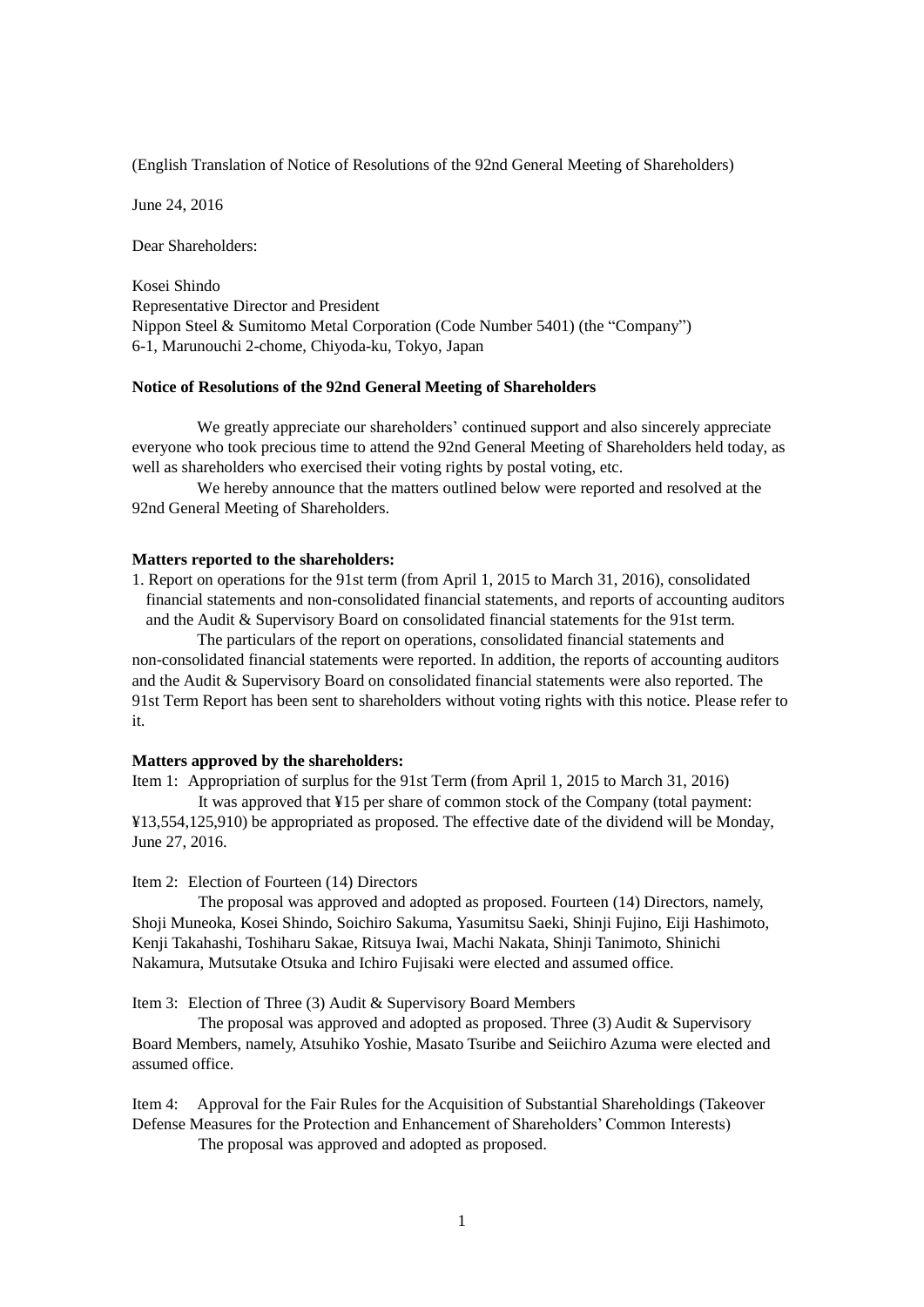[Reference] Directors and Audit & Supervisory Board Members as of June 24, 2016

The lineup of Directors and Audit & Supervisory Board Members as of the conclusion of the Board of Directors meeting held after the 92nd General Meeting of Shareholders is as follows:

| (Directors)                                                                  |                   | (Audit & Supervisory Board Members)                    |                    |
|------------------------------------------------------------------------------|-------------------|--------------------------------------------------------|--------------------|
| Representative Director and<br>Chairman                                      | Shoji Muneoka     | Senior Audit & Supervisory<br>Board Member (Full-time) | Yutaka Takeuchi    |
| Representative Director and<br>President                                     | Kosei Shindo      | Senior Audit & Supervisory<br>Board Member (Full-time) | Atsuhiko Yoshie    |
| Representative Director and<br><b>Executive Vice President</b>               | Soichiro Sakuma   | Audit & Supervisory Board<br>Member (Full-time)        | Masato Tsuribe     |
| Representative Director and<br><b>Executive Vice President</b>               | Yasumitsu Saeki   | Audit & Supervisory Board<br>Member                    | Katsunori Nagayasu |
|                                                                              |                   | (Outside Audit & Supervisory<br><b>Board Member)</b>   |                    |
| Representative Director and<br><b>Executive Vice President</b>               | Shinji Fujino     | Audit & Supervisory Board<br>Member                    | Hiroshi Obayashi   |
|                                                                              |                   | (Outside Audit & Supervisory<br><b>Board Member)</b>   |                    |
| Representative Director and<br><b>Executive Vice President</b>               | Eiji Hashimoto    | Audit & Supervisory Board<br>Member                    | Jiro Makino        |
|                                                                              |                   | (Outside Audit & Supervisory<br><b>Board Member)</b>   |                    |
| Representative Director and<br><b>Executive Vice President</b>               | Kenji Takahashi   | Audit & Supervisory Board<br>Member                    | Seiichiro Azuma    |
|                                                                              |                   | (Outside Audit & Supervisory<br>Board Member)          |                    |
| Representative Director and<br><b>Executive Vice President</b>               | Toshiharu Sakae   |                                                        |                    |
| Managing Director, Member<br>of the Board                                    | Ritsuya Iwai      |                                                        |                    |
| Managing Director, Member<br>of the Board                                    | Machi Nakata      |                                                        |                    |
| Managing Director, Member<br>of the Board                                    | Shinji Tanimoto   |                                                        |                    |
| Managing Director, Member<br>of the Board                                    | Shinichi Nakamura |                                                        |                    |
| Director, Member of the<br>Board                                             | Mutsutake Otsuka  |                                                        |                    |
| (Outside Director)<br>Director, Member of the<br>Board<br>(Outside Director) | Ichiro Fujisaki   |                                                        |                    |